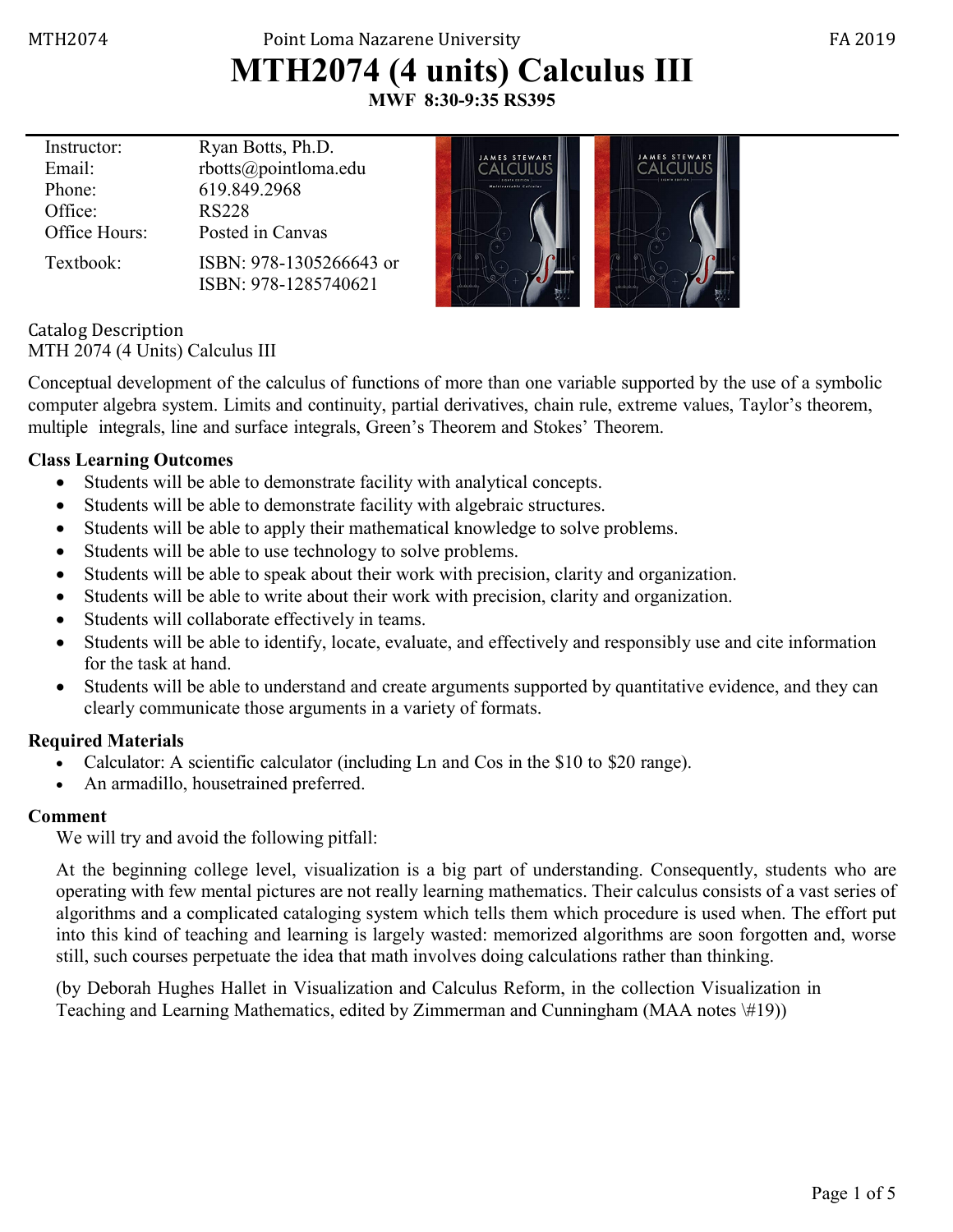#### **Course Format**

Mathematics is learned by doing. You are encouraged to work with each other, however, you are responsible for the material and simply copying answers will be to your detriment.

#### **Grade Components**

### • **Homework**

The homework is designed to allow you to grasp the concepts of Multivariable Calculus; it is not an end in itself. Assignments will be announced on Monday, Wednesday and Friday. The work will be due on the following Wednesday. The problems from the text may be submitted entirely on paper in written or in Word®, Scientific Word® (LaTex), or Excel® format or any coherent combination of these.

**Late work will not be accepted** without prior consent or a well-documented emergency. Up to a maximum of one homework assignment will be accepted up to 3 days late provided that consent is received from the professor before it is due. Homework assignments that are submitted late, without prior consent, will be recorded with a score of zero. If more than half of the homework assignments are submitted on time, then the lowest homework score will be dropped from the calculations of the homework grade.

#### **Groups**

There is almost a century of research showing that academic achievement, productivity, and selfesteem improve dramatically when students work together in groups. This method emphasizes teamwork, cooperation and support by others, rather than isolation and competition in learning.

You will be randomly assigned to a group on a four to eight week basis. Certain homework problems will be assigned to each group. If selected, your group will present their assigned problems to the class. Absence or obvious lack of participation will lower your semester homework grade by up to 10% per week.

- **Examinations and the Final Examination**. Examinations and the Final Examination will include problems and questions over material assigned in the text, readings and handouts, as well as material presented in class. No examination shall be missed without prior consent or a well-documented emergency beyond your control. A score of zero will be assigned for an examination that is missed without prior consent or a well-documented emergency beyond your control.
- **Examination Schedule**. The examination schedule is included in the daily schedule. This instructor does not intend to accept excuses such as poor communication with parents, benefactors, surf team sponsors and/or travel agents.

#### **Grading Policies**

| <b>Grading Distribution</b>    | Percent |
|--------------------------------|---------|
| Three Examinations at 15% each | 45      |
| Final Exam                     | 30      |
| Written Homework               | 25      |
| Total                          | 100     |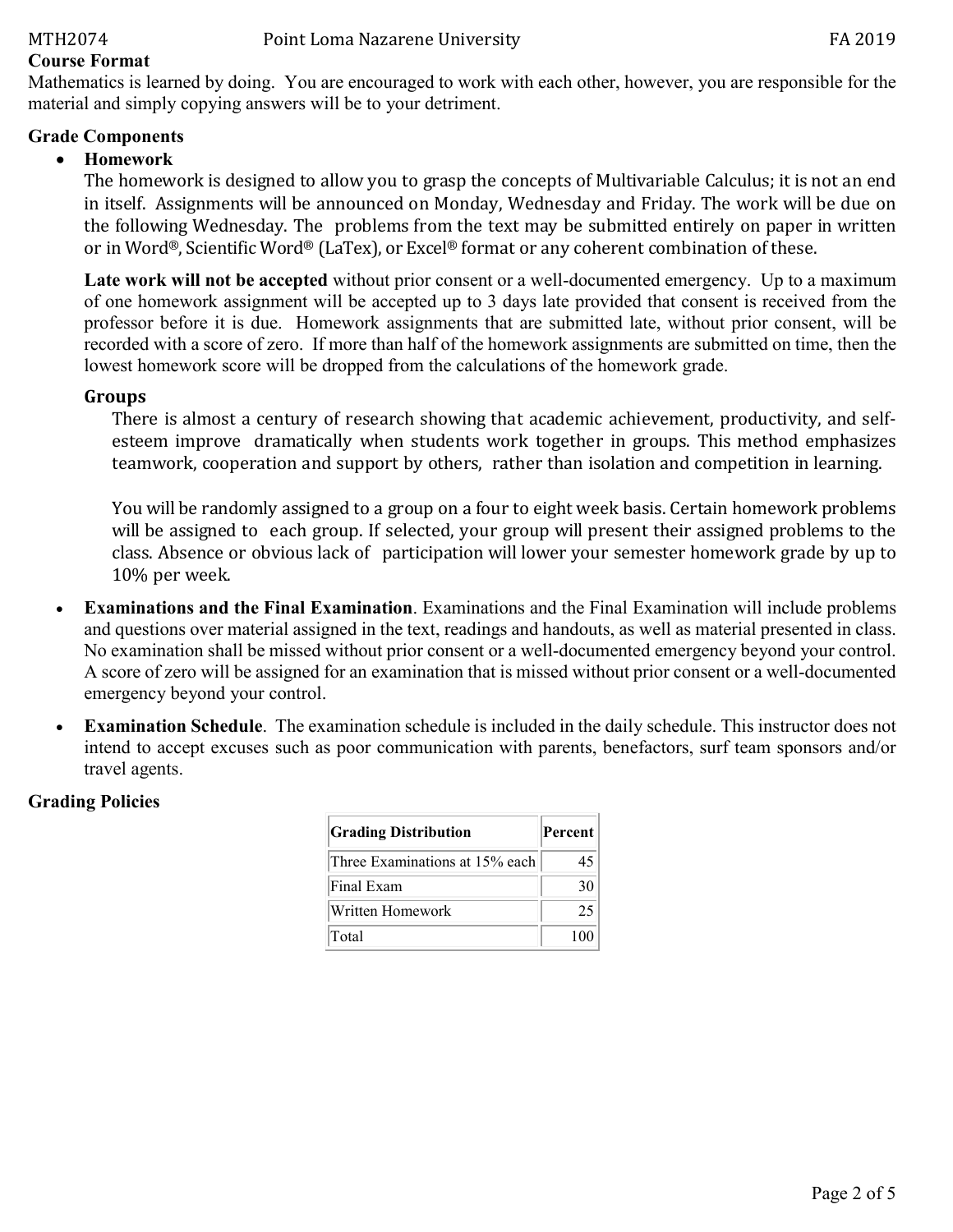### MTH2074 Point Loma Nazarene University **FA 2019**

**Grading scale**

Grades are based on the number of points accumulated throughout the course with the following exception. A student must pass at least one of Exam 1, Exam 2, Exam 3, or the Final Exam in order to pass the class. That is, a score of 60% must be achieved on one of the Exams, or else the final grade will be an F regardless of all other point totals. Approximate minimal percentages required to obtain a given grade are:

| <b>Grading Scale in percentages</b> |                           |                                           |                    |                                 |
|-------------------------------------|---------------------------|-------------------------------------------|--------------------|---------------------------------|
|                                     |                           | $ (87.5, 90)$ $ (77.5, 80)$ $ (67.5, 70)$ |                    |                                 |
|                                     |                           |                                           |                    |                                 |
|                                     | $-$ [90, 92.5] [80, 82.5] |                                           | $\vert$ [70, 72.5) | $\left  60, 62.5 \right\rangle$ |

**Attendance** Policy Attendance is expected at each class session. In the event of an absence you are responsible for the material covered in class and the assignments given that day. Here is the university's stated policy on attendance:

Regular and punctual attendance at all classes is considered essential to optimum academic achievement. If the student is absent from more than 10 percent of class meetings, the faculty member can file a written report which may result in de-enrollment. If the absences exceed 20 percent, the student may be de-enrolled without notice until the university drop date or, after that date, receive the appropriate grade for their work and participation. See [https://catalog.pointloma.edu/content.php?catoid=35&navoid=2136#Class\\_Attendance](https://catalog.pointloma.edu/content.php?catoid=35&navoid=2136#Class_Attendance) in the Undergraduate Academic Catalog.

If you miss 10% of the class, you will receive a warning. If you miss 20% of the class, you will be automatically deenrolled.

### **Class Enrollment:**

It is the student's responsibility to maintain his/her class schedule. Should the need arise to drop this course (personal emergencies, poor performance, etc.), the student has the responsibility to follow through (provided the drop date meets the stated calendar deadline established by the university), not the instructor. Simply ceasing to attend this course or failing to follow through to arrange for a change of registration (drop/add) may easily result in a grade of F on the official transcript.

### **Academic Accommodations:**

While all students are expected to meet the minimum standards for completion of this course as established by the instructor, students with disabilities may require academic adjustments, modifications or auxiliary aids/services. At Point Loma Nazarene University (PLNU), these students are requested to register with the Disability Resource Center (DRC), located in the Bond Academic Center. [\(DRC@pointloma.edu](mailto:DRC@pointloma.edu) or 619-849-2486). The DRC's policies and procedures for assisting such students in the development of an appropriate academic adjustment plan (AP) allows PLNU to comply with Section 504 of the Rehabilitation Act and the Americans with Disabilities Act. Section 504 (a) prohibits discrimination against students with special needs and guarantees all qualified students equal access to and benefits of PLNU programs and activities. After the student files the required documentation, the DRC, in conjunction with the student, will develop an AP to meet that student's specific learning needs. The DRC will thereafter email the student's AP to all faculty who teach courses in which the student is enrolled each semester. The AP must be implemented in all such courses.

If students do not wish to avail themselves of some or all of the elements of their AP in a particular course, it is the responsibility of those students to notify their professor in that course. PLNU highly recommends that DRC students speak with their professors during the first two weeks of each semester about the applicability of their AP in that particular course and/or if they do not desire to take advantage of some or all of the elements of their AP in that course.

### **Academic Honesty:**

Students should demonstrate academic honesty by doing original work and by giving appropriate credit to the ideas of others. Academic dishonesty is the act of presenting information, ideas, and/or concepts as one's own when in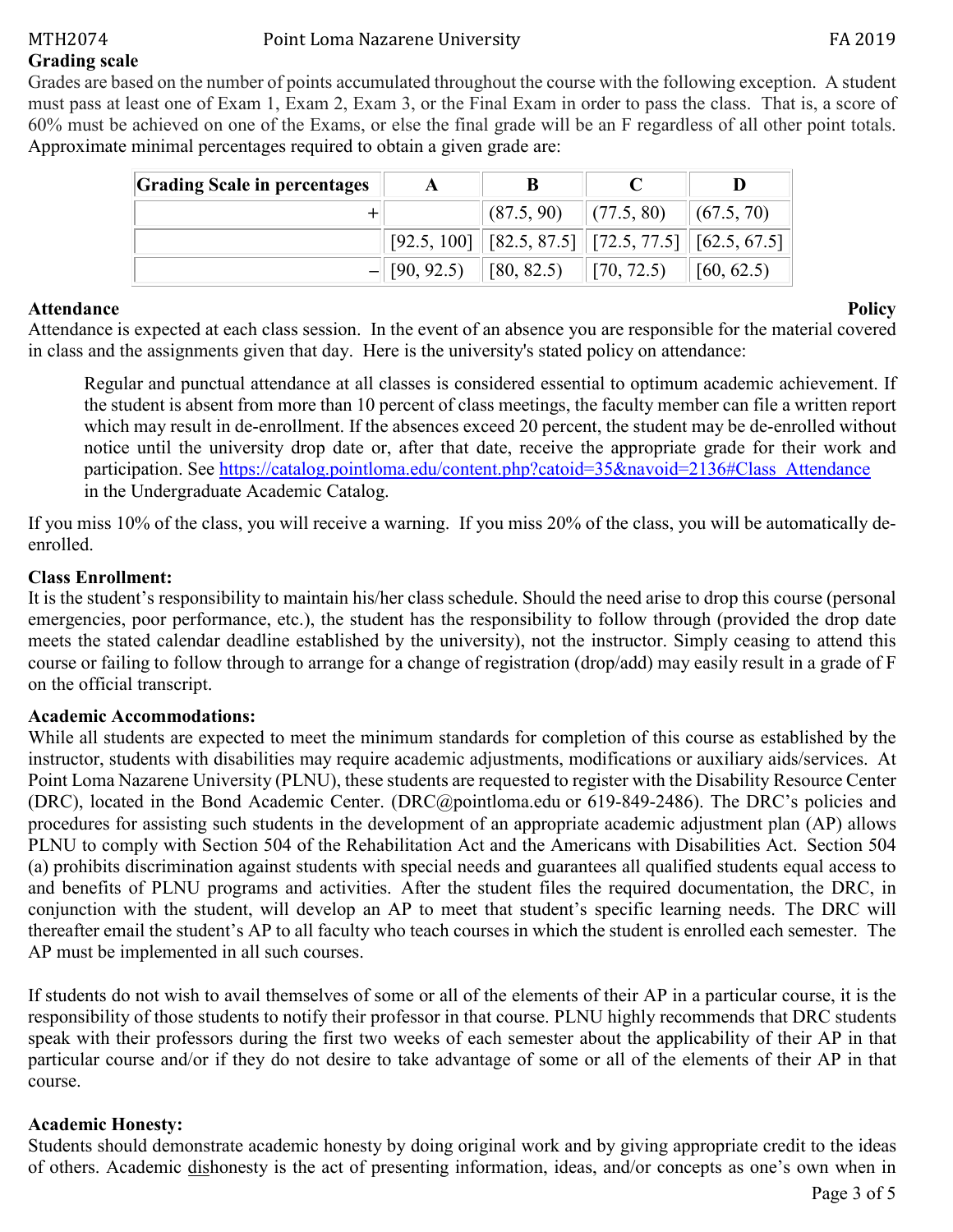### MTH2074 Point Loma Nazarene University FA 2019

reality they are the results of another person's creativity and effort. A faculty member who believes a situation involving academic dishonesty has been detected may assign a failing grade for that assignment or examination, or, depending on the seriousness of the offense, for the course. Faculty should follow and students may appeal using the procedure in the university Catalog. See [https://catalog.pointloma.edu/content.php?catoid=35&navoid=2136#Academic\\_Honesty](https://catalog.pointloma.edu/content.php?catoid=35&navoid=2136#Academic_Honesty) for definitions of kinds of academic dishonesty and for further policy information.

### **Copyright Protected Materials**

Point Loma Nazarene University, as a non-profit educational institution, is entitled by law to use materials protected by the US Copyright Act for classroom education. Any use of those materials outside the class may violate the law.

#### **Credit Hour**

In the interest of providing sufficient time to accomplish the stated course learning outcomes, this class meets the PLNU credit hour policy for a 4 unit class delivered over 15 weeks. Specific details about how the class meets the credit hour requirements can be provided upon request.

#### **Point Loma Nazarene University Mission**

Point Loma Nazarene University exists to provide higher education in a vital Christian community where minds are engaged and challenged, character is modeled and formed, and service is an expression of faith. Being of Wesleyan heritage, we strive to be a learning community where grace is foundational, truth is pursued, and holiness is a way of life.

#### **Department Mission**

The Mathematical, Information, and Computer Sciences department at Point Loma Nazarene University is committed to maintaining a curriculum that provides its students with the tools to be productive, the passion to continue learning, and Christian perspectives to provide a basis for making sound value judgments.

#### **Final Exam: 7:30-10:00 AM Monday December 16th, 2019**

The final exam date and time is set by the university at the beginning of the semester and may not be changed by the instructor. This schedule can be found on the university website and in the course calendar. No requests for early examinations will be approved. Only in the case that a student is required to take three exams during the same day of finals week, is an instructor authorized to consider changing the exam date and time for that particular student.

#### **The Final Exam is a Comprehensive Examination.**